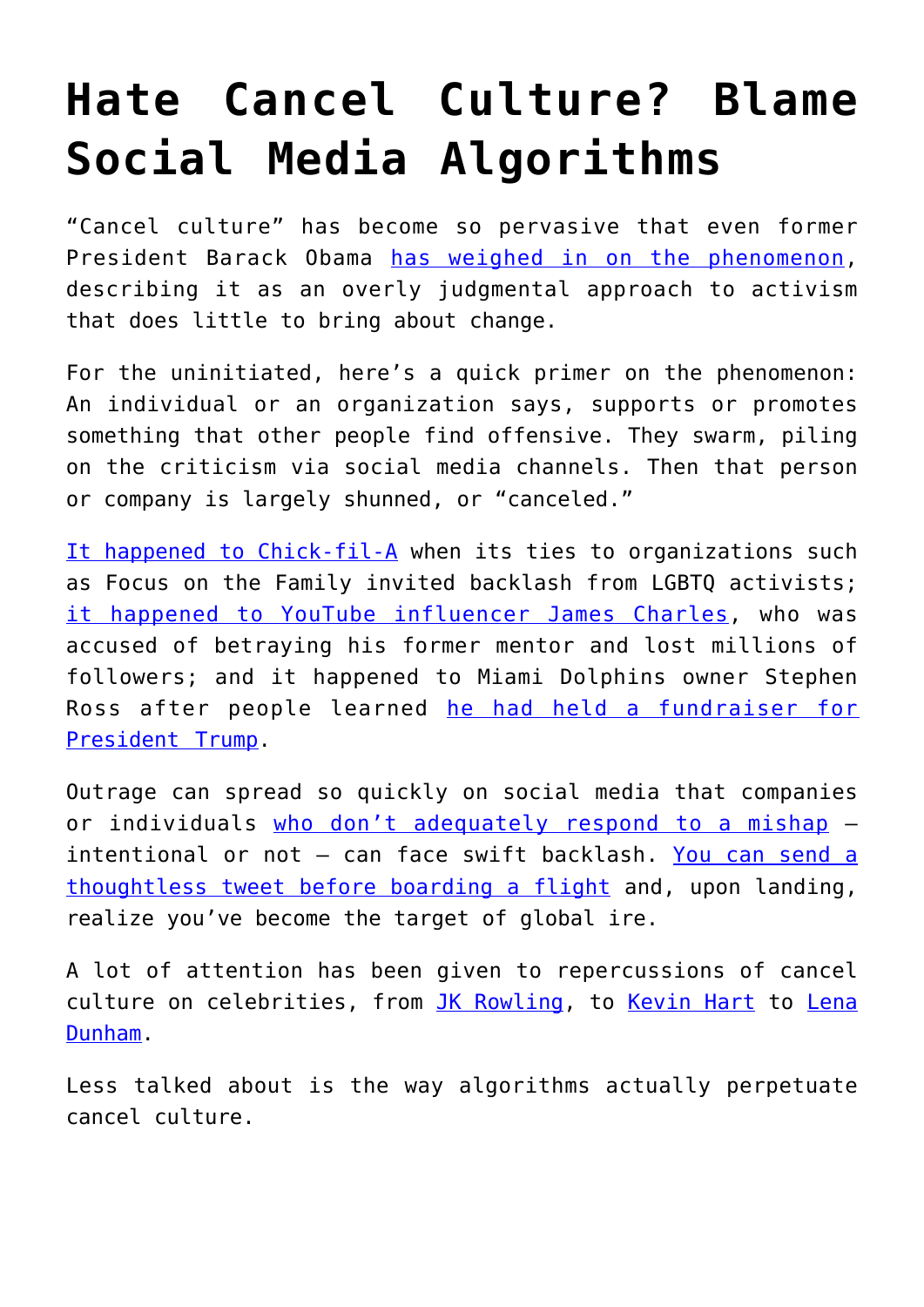## **Algorithms love outrage**

[My own research has shown](https://doi.org/10.1080/07421222.2016.1172454) how content that sparks an intense emotional response – positive or negative – is more likely to go viral.

Out of millions of tweets, posts, videos and articles, social media users can be exposed to only a handful. So platforms write algorithms that curate news feeds to maximize engagement; social media companies, after all, want you to spend as much time on their platforms as possible.

Outrage is the perfect negative emotion to attract attention and engagement – [and algorithms are primed to pounce](https://doi.org/10.1093/poq/nfw006). One person tweeting her outrage would normally fall largely on deaf ears. But if that one person is able to attract enough initial engagement, algorithms will extend that individual's reach by promoting it to like-minded individuals. A snowball effect occurs, creating a feedback loop [that amplifies the](https://theconversation.com/feedback-loops-and-echo-chambers-how-algorithms-amplify-viewpoints-107935) [outrage](https://theconversation.com/feedback-loops-and-echo-chambers-how-algorithms-amplify-viewpoints-107935).

Often, this outrage can lack context or be misleading. But that can work in its favor. In fact, I've found that [misleading content](http://dx.doi.org/10.2139/ssrn.3061149) on social media tends to lead to even more engagement than verified information.

[So you can write an immature tweet as a teenager](https://deadline.com/2018/12/heisman-trophy-winner-kyler-murray-made-homophobic-tweets-as-teenager-1202516827/), someone can dig it up, express outrage, conveniently leave out that it's from seven or eight years ago, and the algorithms will nonetheless amplify the reaction.

All of a sudden, you're canceled.

## **Hart goes down**

We saw this dynamic recently play out with actor Kevin Hart. Once it was announced that Hart would be the host for the 2019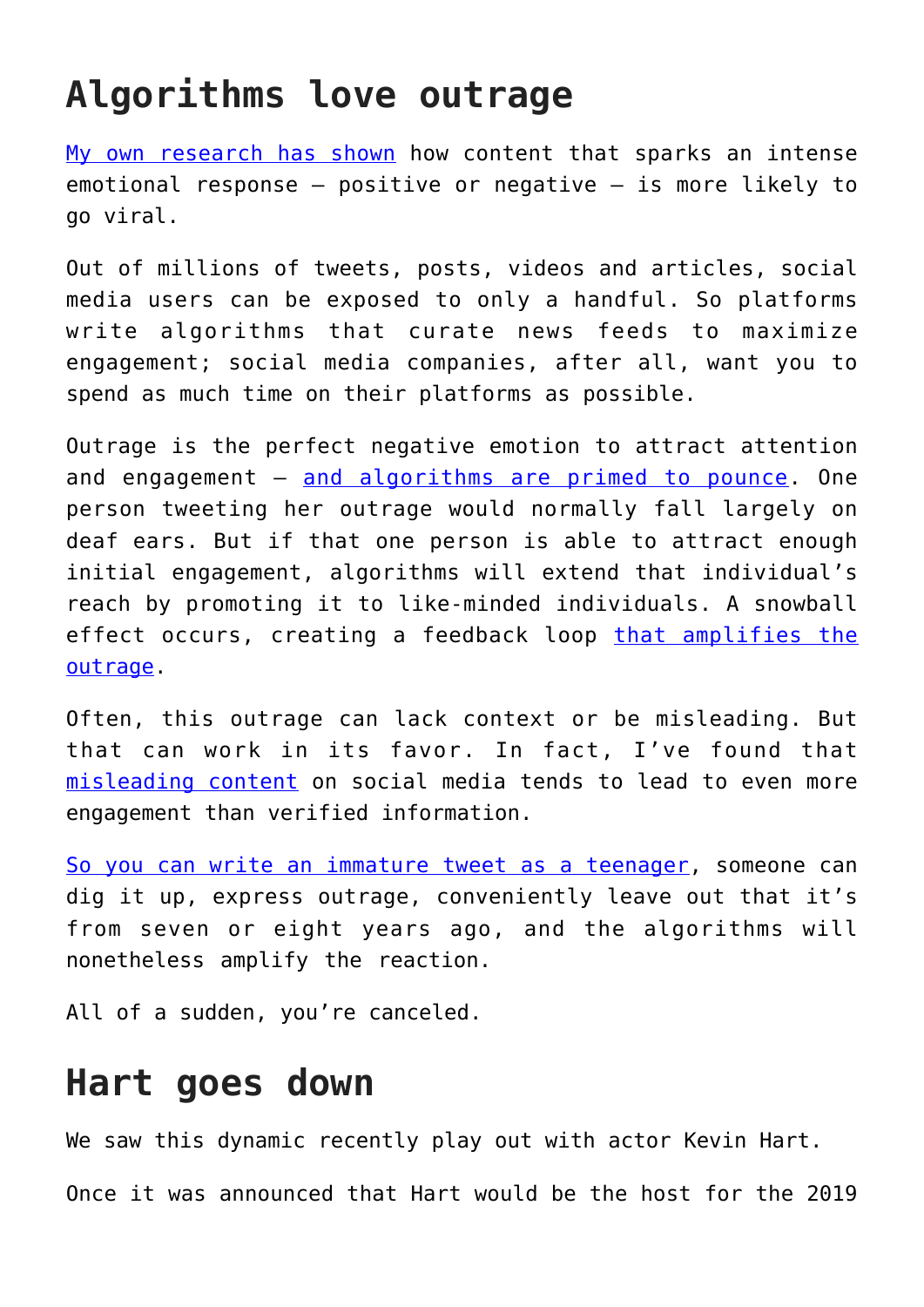Academy Awards, Twitter users plumbed [a series of homophobic](https://www.billboard.com/articles/events/oscars/8492982/kevin-hart-oscar-hosting-controversy-timeline) [tweets from 2009 to 2011](https://www.billboard.com/articles/events/oscars/8492982/kevin-hart-oscar-hosting-controversy-timeline) and started sharing them. Few were aware Hart had tweeted about homosexuality. The outrage was swift.

Hart's [unapologetic response](https://www.instagram.com/p/BrEjHFCFe83/?utm_source=ig_embed) on Instagram inflamed the online anger.

Algorithms anticipate what users want [based on detailed](https://www.nytimes.com/2018/08/16/technology/facebook-microtargeting-advertising.html) [information about their preferences](https://www.nytimes.com/2018/08/16/technology/facebook-microtargeting-advertising.html). All of a sudden, those most likely to be upset by Hart's homophobic remarks were having tweets about them splashed across their feeds.

Within a day of Hart's Instagram post, [the actor announced he](https://deadline.com/2019/01/kevin-hart-no-academy-awards-host-ellen-degeneres-1202529458/) [would withdraw from hosting.](https://deadline.com/2019/01/kevin-hart-no-academy-awards-host-ellen-degeneres-1202529458/)

Cancel culture is just one outgrowth of social media algorithms.

More broadly, people have criticized how algorithms such as YouTube's actively [promote divisive posts](https://www.theguardian.com/technology/2018/feb/02/how-youtubes-algorithm-distorts-truth) in order to suck people into spending more time online.

In 2018, a British Parliament committee report on fake news [criticized](https://www.theguardian.com/technology/2018/jul/27/fake-news-inquiry-data-misuse-deomcracy-at-risk-mps-conclude) Facebook's "relentless targeting of hyper-partisan views, which play to the fears and prejudices of people."

## **Algorithms encourage second acts**

Paradoxically, the same algorithmic forces that buttress cancel culture can actually rehabilitate canceled entertainers.

A few months after the Hart controversy, Netflix [decided to](https://www.usatoday.com/story/entertainment/tv/2019/12/27/kevin-harts-netflix-documentary-series-dont-f-ck-this-up/2759669001/) [produce two shows featuring the comedian.](https://www.usatoday.com/story/entertainment/tv/2019/12/27/kevin-harts-netflix-documentary-series-dont-f-ck-this-up/2759669001/)

Why would Netflix expose itself to criticism by elevating a supposedly canceled celebrity?

Because it knew that there would be an audience for Hart's